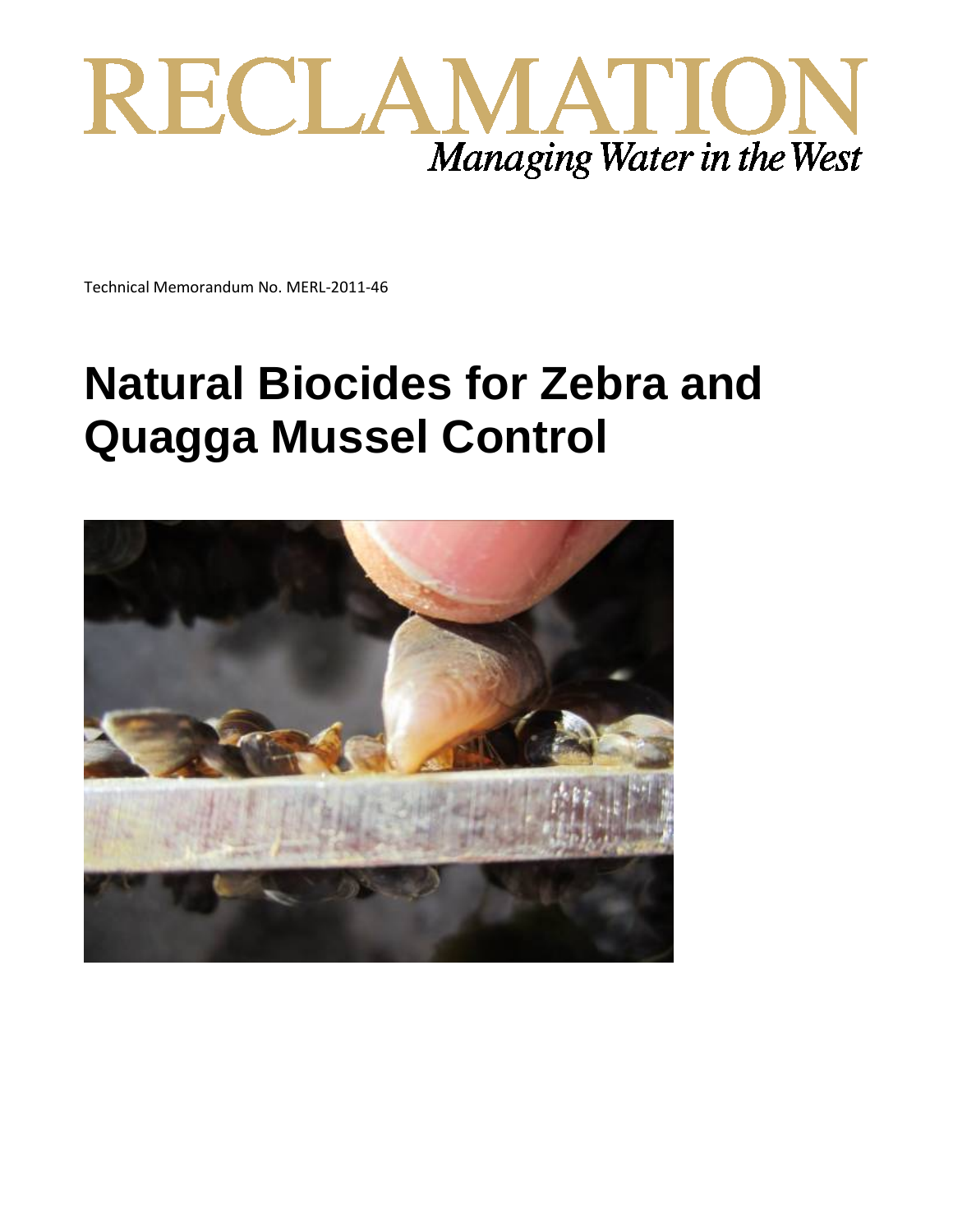### **Mission Statements**

The mission of the Department of the Interior is to protect and provide access to our Nation's natural and cultural heritage and honor our trust responsibilities to Indian Tribes and our commitments to island communities.

The mission of the Bureau of Reclamation is to manage, develop, and protect water and related resources in an environmentally and economically sound manner in the interest of the American public.



**U.S. Department of the Interior Bureau of Reclamation Technical Service Center** Denver, Colorado **April 2011**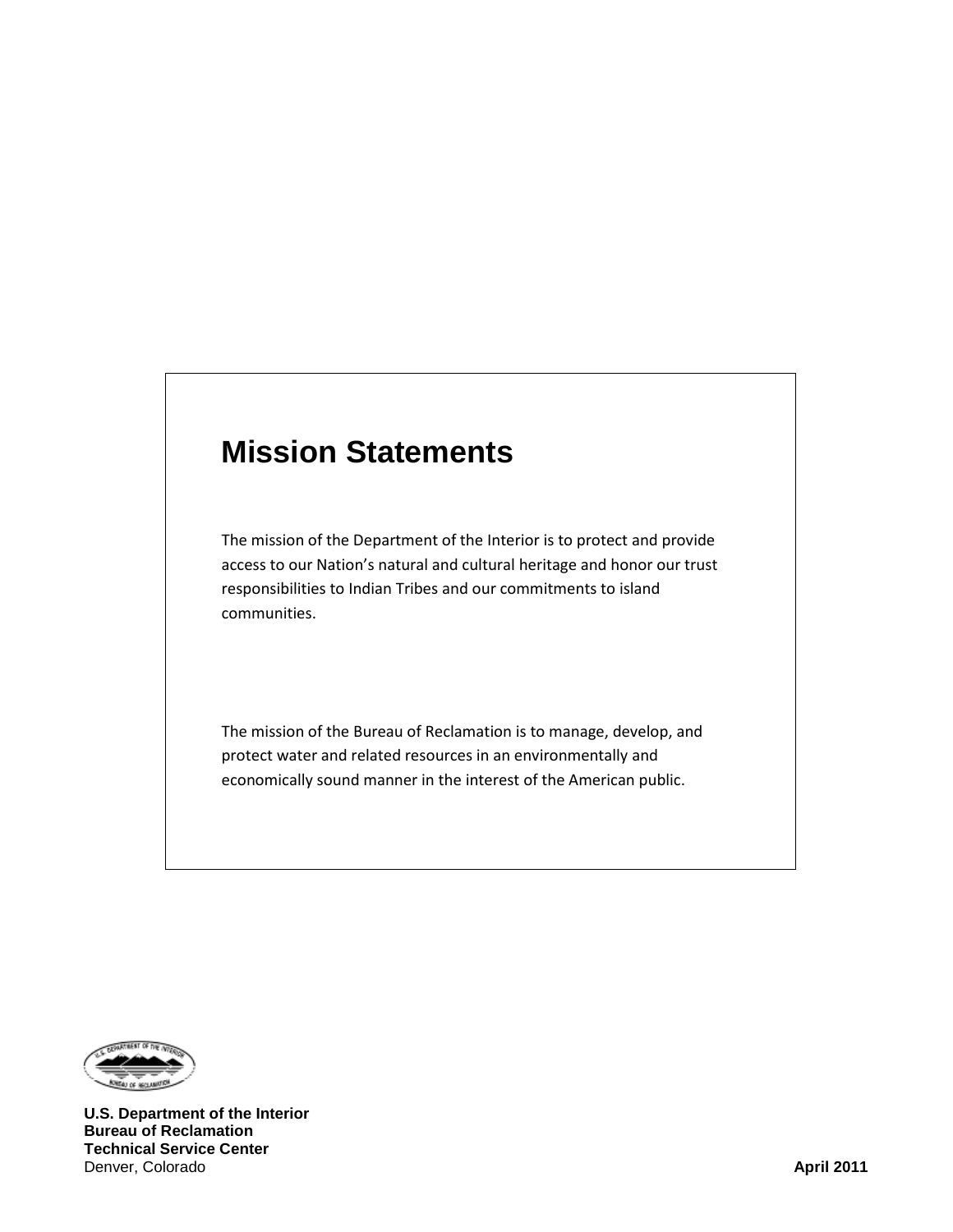### **BUREAU OF RECLAMATION Technical Service Center, Denver, Colorado Materials Engineering and Research Laboratory, 86-68180**

**Technical Memorandum No. MERL-2011-46**

# **Natural Biocides for Zebra and Quagga Mussel Control**

| Prepared by: Allen D. Skaja, Ph.D., PCS                                     | Date |
|-----------------------------------------------------------------------------|------|
| Chemist, Materials Engineering and Research Laboratory, 86-68180            |      |
|                                                                             |      |
|                                                                             |      |
| Checked by: David S. Tordonato, Ph.D.                                       | Date |
| Materials Engineer, Materials Engineering and Research Laboratory, 86-68180 |      |
|                                                                             |      |
|                                                                             |      |
| Peer Reviewed by: Kurt von Fay, Civil Engineer.                             | Date |
| Materials Engineer, Materials Engineering and Research Laboratory, 86-68180 |      |
|                                                                             |      |
|                                                                             |      |
| Technical Approval: William F. Kepler, Ph.D., P.E.                          | Date |
| Manager, Materials Engineering and Research Laboratory 86-68180             |      |

### **Technical Service Center**



**U.S. Department of the Interior Bureau of Reclamation April 2011**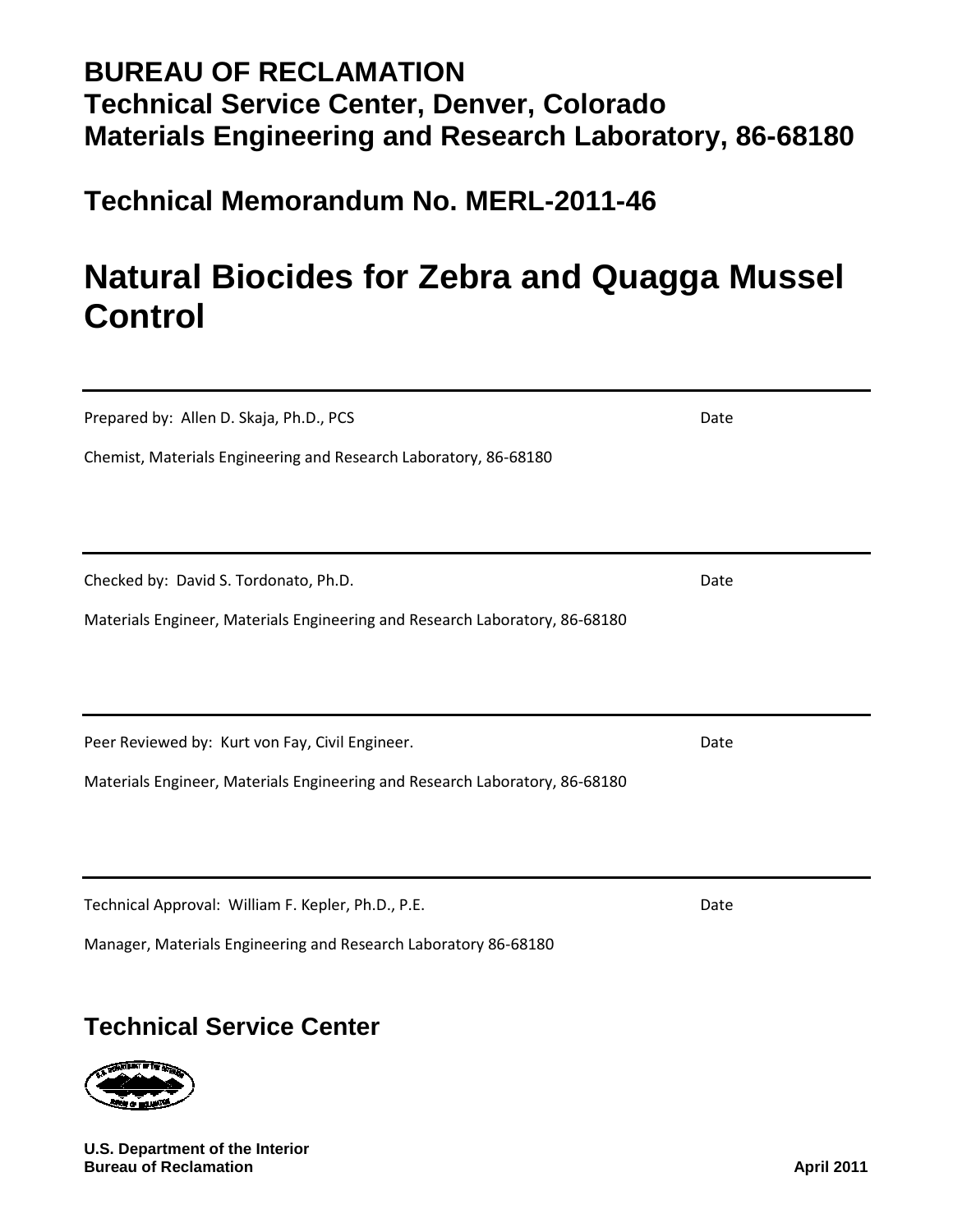## **Contents**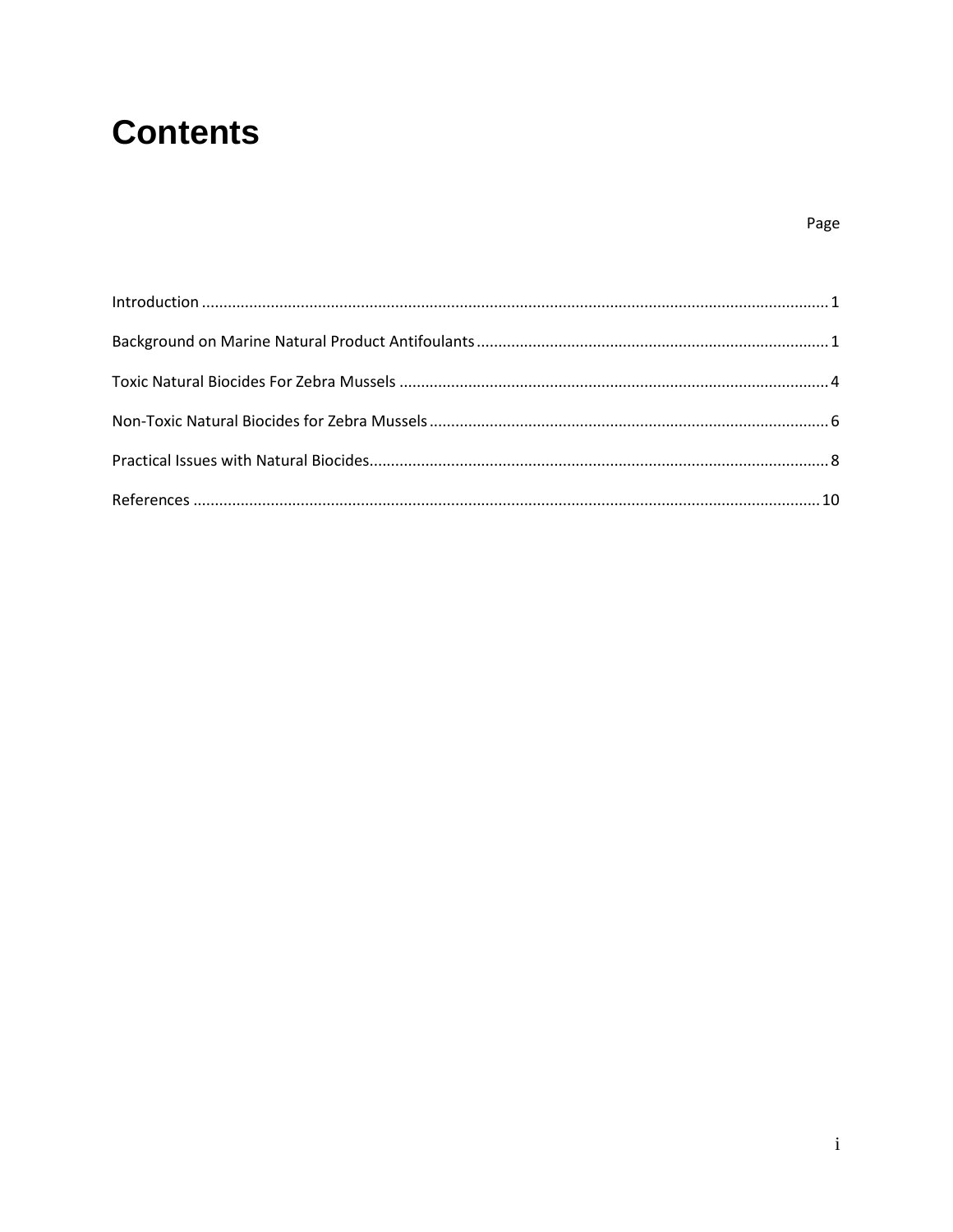#### <span id="page-4-0"></span>**Introduction**

Zebra and Quagga mussels are freshwater fouling organisms which began appearing in western US waters in 2007. Multifaceted research is being undertaken by USBR and others to mitigate the known and potential impacts of these mussels on hydraulic equipment. One aspect of this research involves a literature review of natural biocides that may potentially kill or disrupt attachment of zebra and quagga mussels to infrastructure. This paper is a review of literature on natural chemical biocides for biofouling of mussels.

There are many naturally occurring compounds that are useful biocides for preventing marine growth; however most of the research has been done for marine organisms only.<sup>1, 2, 3, 4, 5</sup> Many different marine organisms have natural defense mechanisms to prevent fouling species from attaching to the surfaces. Many natural biocide products have been isolated from sponges, seaweeds, coral, and ascidians.<sup>2</sup> Current antifouling coatings use cuprous oxide and possibly eighteen different organic biocide boosters that have a broad range of toxicity.<sup>1</sup> However, there is much concern over the bioaccumulation of these different biocides and more environmentally friendly biocides are desired.<sup>1</sup> There are only a few articles that discuss the effectiveness of the naturally occurring biocides for zebra and quagga mussels.

By definition, antifouling means "inhibiting the growth of barnacles and other marine organisms on a ship's bottom"<sup>6</sup> or "intended to prevent fouling of underwater structures."<sup>7</sup> There are a few different approaches to making an antifouling coating. One method is for the chemical (biocide) to be toxic and kill the targeted organisms. Rarely are the compounds only toxic to the targeted organisms. They are also usually toxic to non-targeted species. Another approach is to develop or find a non-toxic chemical that disrupts the bonding mechanism. Both approaches will be discussed in this review.

#### <span id="page-4-1"></span>**Background on Marine Natural Product Antifoulants**

There have been hundreds of different chemicals that have been isolated, extracted, and evaluated for antifouling properties. The majority of these compounds falls under certain classes or categories of chemicals. Terpenoids, steroids, carotenoids, saponins, phenolics, fatty acids, furanones, bromotyrosine, bromopyrrole, amino acids, alkaloids, peptides, lactones, and benzenoids are classes of chemicals that have been shown to deter bacterial films, algae, barnacles, and bryozoans attachment at varying levels of antifouling activity.<sup>2, 3, 4</sup> There are a few commercially available natural antifoulant products on the market, and they include Sea Nine 211, Netsafe, and Pearlsafe.<sup>4</sup> Sea Nine 211, manufactured by Rohm and Haas, is the most popular natural product antifoulant and is effective against bacterial slime, algae, barnacles, tubeworms, hydroids, bryozoa, tunicates, and diatoms. <sup>8</sup> MERL tested a coating containing Sea Nine 211 in the first year of the study on coatings for mussel control, but it fouled heavily with mussels in the first 7 months of exposure.<sup>9</sup> Figure 1 shows that there was little algae attached to the coated surface, we determined the biocide worked on freshwater algae which was a targeted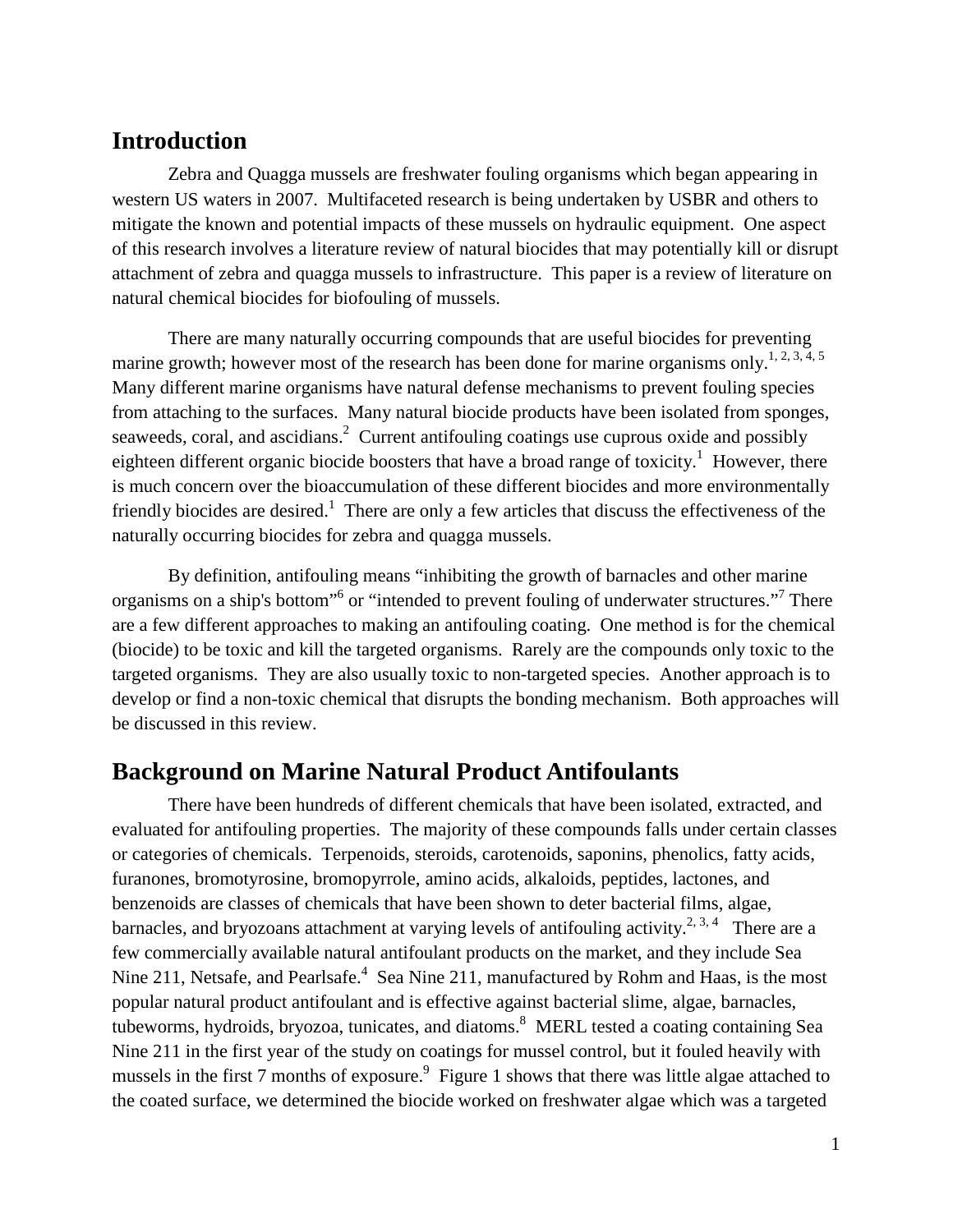species. However, Sea Nine 211 was not effective against zebra mussels. One nice characteristic of Sea Nine 211 is that it breaks down very fast and does not bioaccumulate.<sup>10</sup>



**Figure 1. E-Paint SN-1 at 7 months, mussels attached to the surface, however very little algae.**

Since the main goal of this project was to investigate and review natural products for zebra and quagga mussel control, we will focus on natural products that have been identified for inhibiting marine mussel byssus formation or attachment or are toxic to marine mussels.

A Brazilian brown seaweed (*Canistrocarpus cervicornis*) extract showed strong inhibition signs of mussel (*Perna Perna*) byssus formation.<sup>11</sup> Three diterpene compounds were isolated that did not kill the mussels, but reduced the number of byssal threads up to 82%. The compounds are shown in Figure 2 chemicals A, B, and  $C<sup>11</sup>$  These studies were relatively short and did not explain long term effects and were not evaluated for toxicity to other marine species. Another study investigated brown algae (*Cystoseira baccata*) and isolated a two chemicals called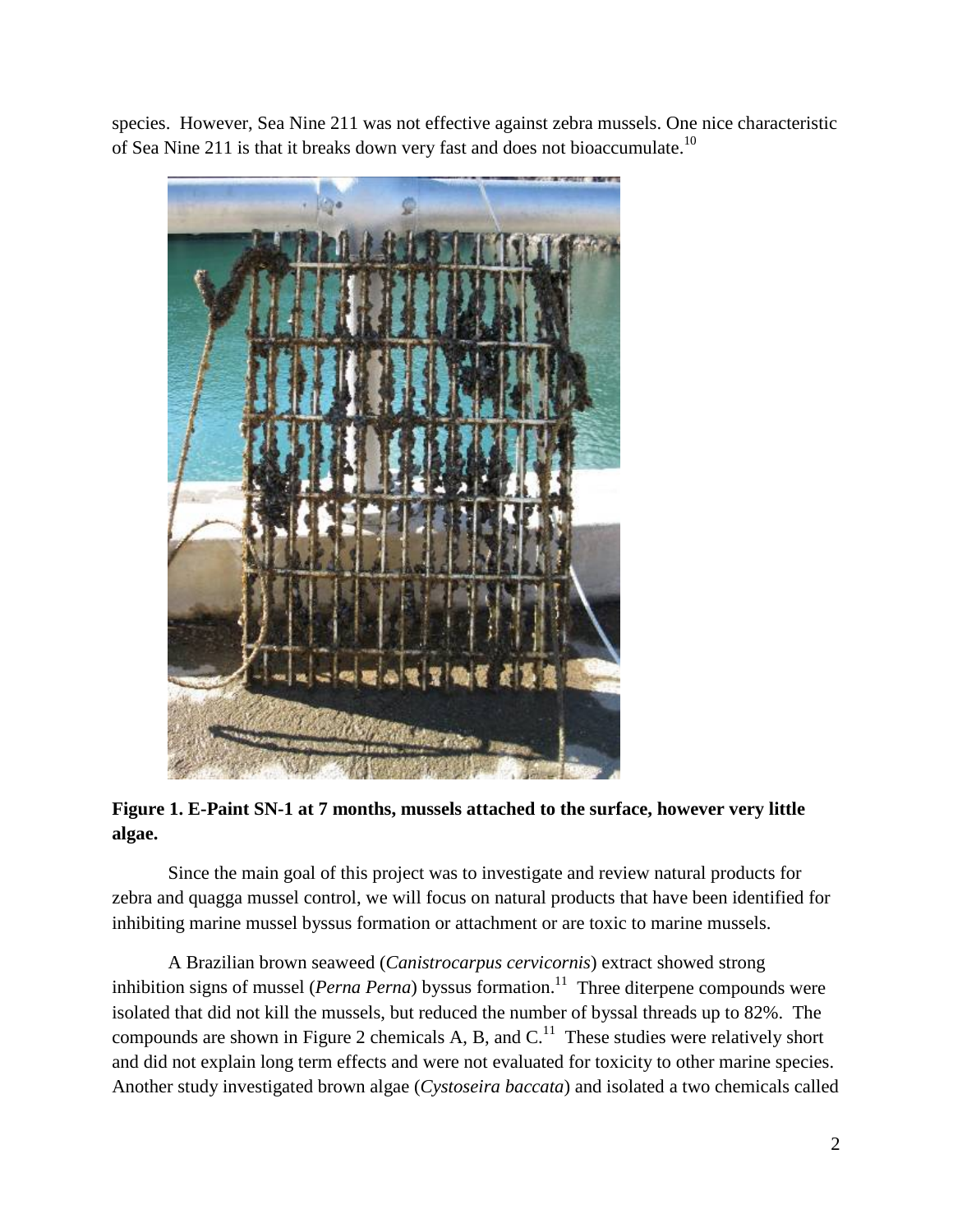meroditerpene and terpenoid that cause inhibition of mussel phenoloxidase in blue mussels (Mytilus edulis).<sup>12</sup> The chemicals are shown in Figure 2 D, E, and F. Phenoloxidase is a key component in oxidation of the mussel adhesive to form a stronger bond to the substrate.



**Figure 2. A, B, and C show chemical structures of extracts from Brazilian Brown Seaweed. D, E, and F show chemical structures of extracts from brown algae. 3**

A marine sponge *Geodia berretti* extract named Barettin was shown to inhibit the reattachment of two different marine mussels. The extract showed 89% inhibition for the *Balanus improvises* and 81% inhibition in *Mytilis edulis*. The chemical structure of Barettin is shown in Figure  $3.^{13}$ 



#### **Figure 3 Chemical structure of Barettin, extracted from a marine sponge** *Geodia berretti***. 3**

A brominated diphenyl ether extracted from a marine sponge in the *Dysidea* genus showed excellent inhibition of marine mussel (*Mytilus edulis*) attachment at very low concentrations (0.66  $\mu$ M) while showing very low toxicity.<sup>14</sup> The chemical structure is shown in Figure 4. $^{14}$ 



**Figure 4** Brominated diphenyl ether extracted from a marine sponge in the *Dysidea* genus.<sup>3</sup>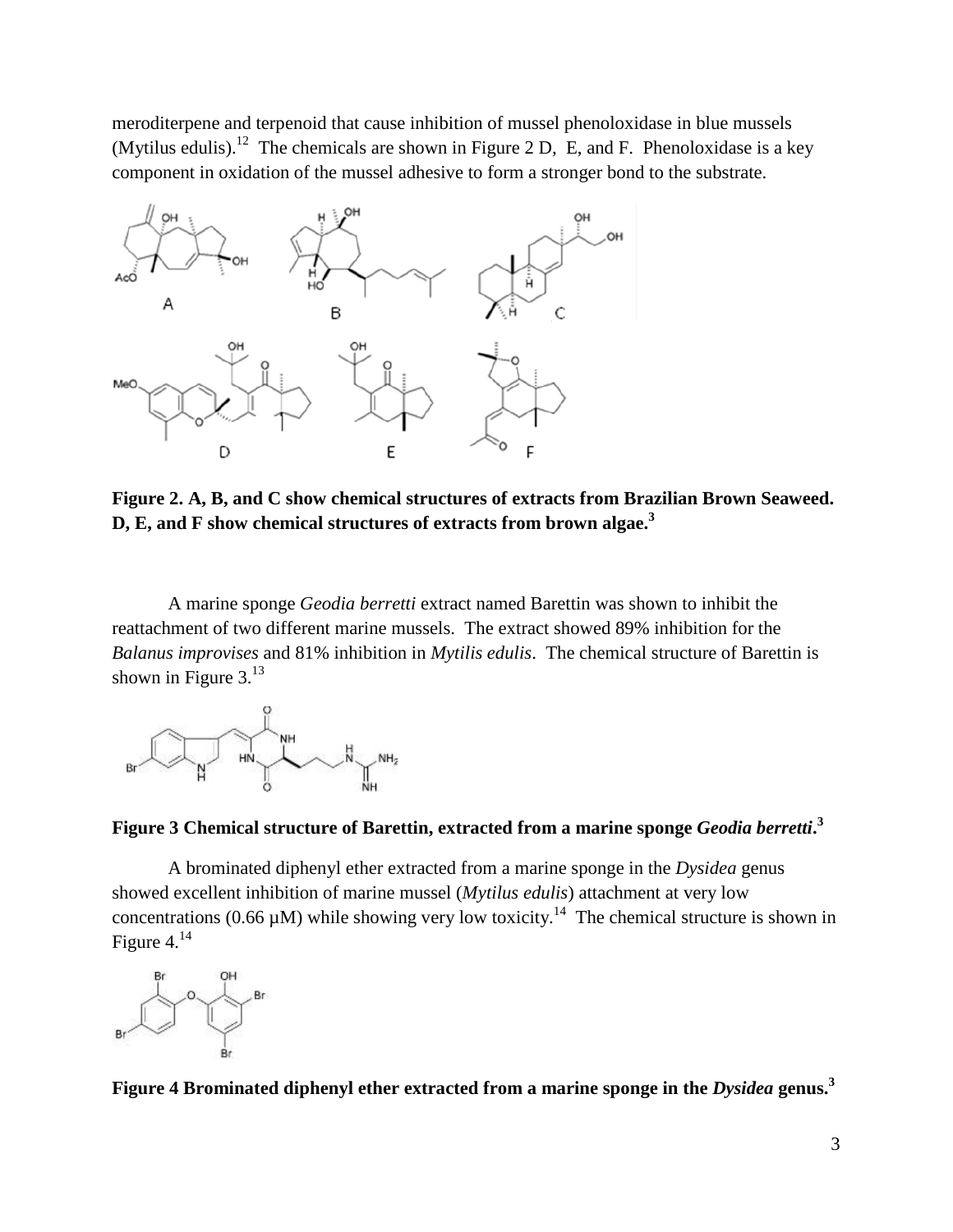A group of chemicals were extracted from a marine bacteria (*Streptomyces albidoflavus*) that contain furanone rings.<sup>15</sup> These chemical structures are shown in Figure 5. These chemicals inhibited the attachment of barnacle *Balanus amphitrute* at low concentrations. It was essential that the furanone ring was present for the antifouling activity, and the alkyl chain influenced the effectiveness of the antifoulant.<sup>15</sup>



**Figure 5 Chemical structures of furanones extracted from** *Streptomyces albidoflavus*<sup>3</sup>

Maculalactone, which is a tribenzyl lactone extracted from a marine cyanobacteria (*Kyrtuthrix maculans*) and was lethal to barnacles had specific antifouling activity towards bivalves.<sup>16</sup> The chemical structure of Maculalactone is shown in Figure 6.



#### **Figure 6 Chemical structure of Maculalactone.<sup>3</sup>**

All of these natural biocides have been shown to have some antifouling activity towards marine mussels. However, all of these studies were fairly short term, typically less than one week. In addition many of these studies only evaluated the targeted species to determine if the chemicals had effective antifouling activity. Further studies would be required to evaluate the toxicity affects towards other marine organisms.

#### <span id="page-7-0"></span>**Natural Biocides That Kill Zebra Mussels**

The University of Mississippi has evaluated a number of different extracts from marine sponges looking for a compound that will be selectively toxic to zebra mussels or inhibit byssal attachment.17 The first extracts evaluated were from the marine sponge *Verongida*. 17 The extract that showed the most antifouling activity was Moloka'iamine. Its chemical structure is shown in Figure 7. Moloka'iamine was extremely effective at low concentrations (15  $\mu$ M) at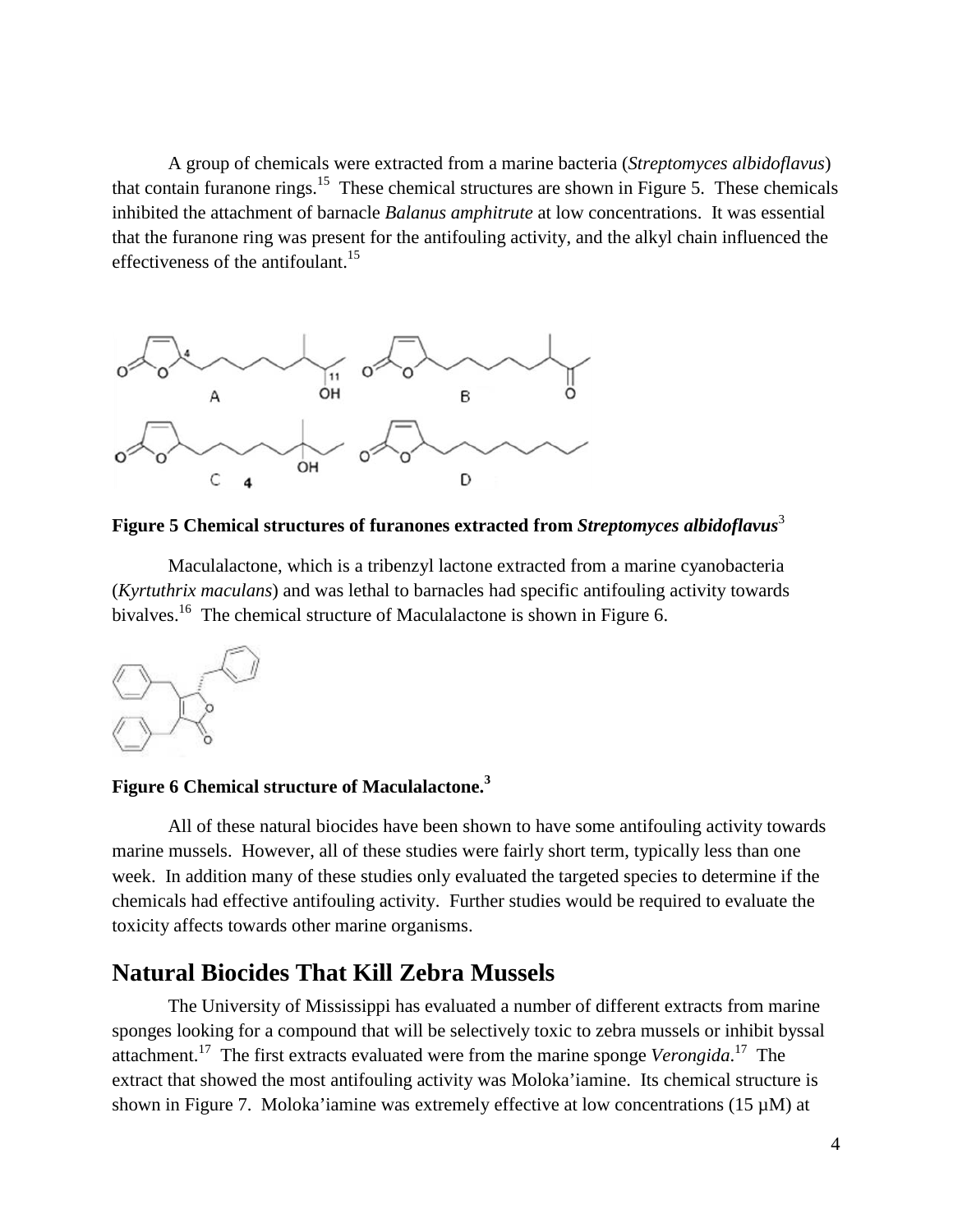inhibiting byssal attachment. It also killed the mussels at slightly higher concentrations. Moloka'iamine was also evaluated for toxicity toward the duck weed *L. pausicostata* and showed low toxicity up to concentrations of 200  $\mu$ M.<sup>17</sup>

The second marine sponge the University of Mississippi investigated was *Aaptos*. 18 There were three effective extracts that inhibited mussels from attaching to surfaces. However, all showed some toxicity towards the zebra mussel. Two of the most effective chemicals against the mussels also showed some toxicity affects toward duck weed *L. pausicostata* below concentrations of 100  $\mu$ M.<sup>18</sup> Figure 8 shows the chemical structure for Aaptamine which had the least toxicity toward the duck weed *L. pausicostata*. 18 Much more research needs to be conducted to determine toxicity towards other freshwater species before either of these products could be used as a biocide in a coating.



**Figure 7 Chemical structure of Moloka'iamine. 3**



**Figure 8 Chemical structure of Aaptamine.3**

Marrone Bio Innovations has been able to isolate many chemicals from the bacterial strain CL145A of *Pseudomonas fluorescens*, which is known to be lethal to zebra and quagga mussels.<sup>19</sup> Marrone was able to isolate 44 different compounds.<sup>19</sup> Due to the limited amount of sample material, Marrone purchased some commercially available chemicals.<sup>19</sup> There were a few chemicals that had a very high mortality rate of mussels within 24 hrs of treatment.<sup>19</sup> The most effective chemical tested was  $\gamma$ -dodecalactone shown in Figure 9.<sup>19</sup> In their patent, they claim that the extract from *Erwinia carotovora* was effective at killing mussels; however, it took longer exposure times in order to kill mussels.<sup>19</sup> They evaluated other compounds that also killed mussels effectively; however, it is unknown if the compounds were from natural products.19 Currently, Marrone Bio Innovations has not conducted studies to see the effects on fresh water organisms with any of the chemicals isolated from *Pseudomonas fluorescens*.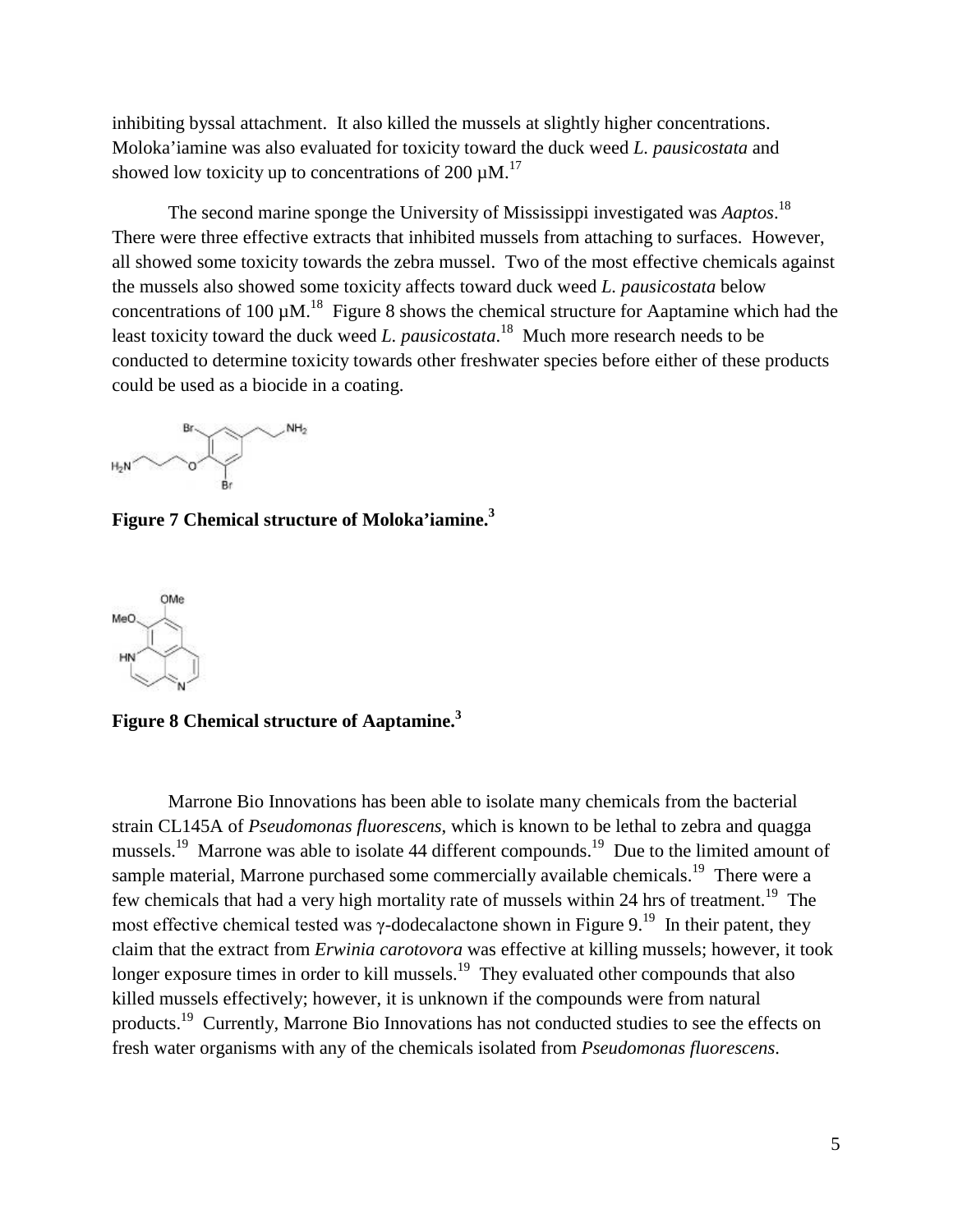

**Figure 9 Chemical structure of molluscicide extracted from Pseudomonas fluorescens. 19**

#### <span id="page-9-0"></span>**Natural Biocides That Disrupt Zebra Mussel Attachment**

The University of Texas at Arlington has been studying capsaicin for many years with great laboratory results at inhibition of the zebra mussel byssal attachment.<sup>20, 22</sup> However, field studies showed significantly different results. The laboratory studies are normally for a short duration of time (48 hrs to 96 hrs) and the capsaicin is at known concentration.<sup>20, 22</sup> The field tests were conducted with an antifouling coating containing capsaicin, but the leach rate is not constant and diminishes over time. The chemical structure of capsaicin isomers are shown in Figure  $10<sup>20</sup>$  According to the scientists the capsaicin inhibits the attachment of byssal threads. However, at slightly higher concentrations than needed for mussel inhibition, the mortality rate of the water flea, *Daphnia Magna*, increased. 20, 22



**Figure 10 Chemical structure of capsaicin isomers.20**

In addition to the studies of capsaicin, the University of Texas at Arlington has been evaluating many other natural products for the antifouling activity towards zebra mussel attachment, cannabinoids and lipophilic amide spacer electronegative pharmacophore (LASEN) with great laboratory results at inhibiting of the zebra mussel byssal attachment.<sup>21, 22</sup> The chemical structures that inhibit the mussel attachment are shown in Figure  $11.^{21, 22}$  All of these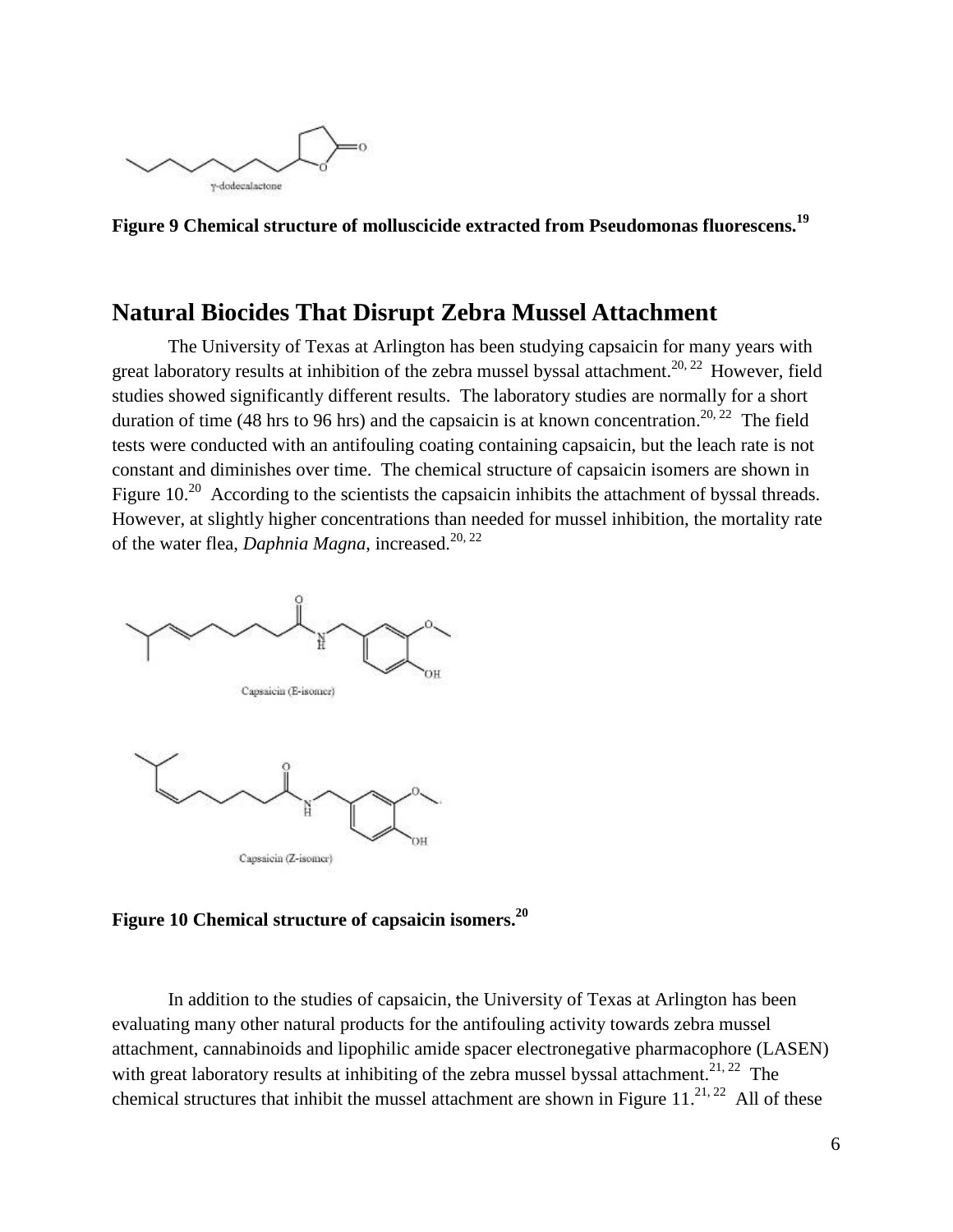chemical structures showed signs of inhibiting byssal attachment while having low toxicity towards the mussels. Again all of these compounds showed an increase in the mortality rate of the water flea, *Daphnia Magna*, at slightly higher concentrations than that needed for inhibiting byssal attachment.



**Figure 2 Chemical structures of LASEN and Cannabinoids.22**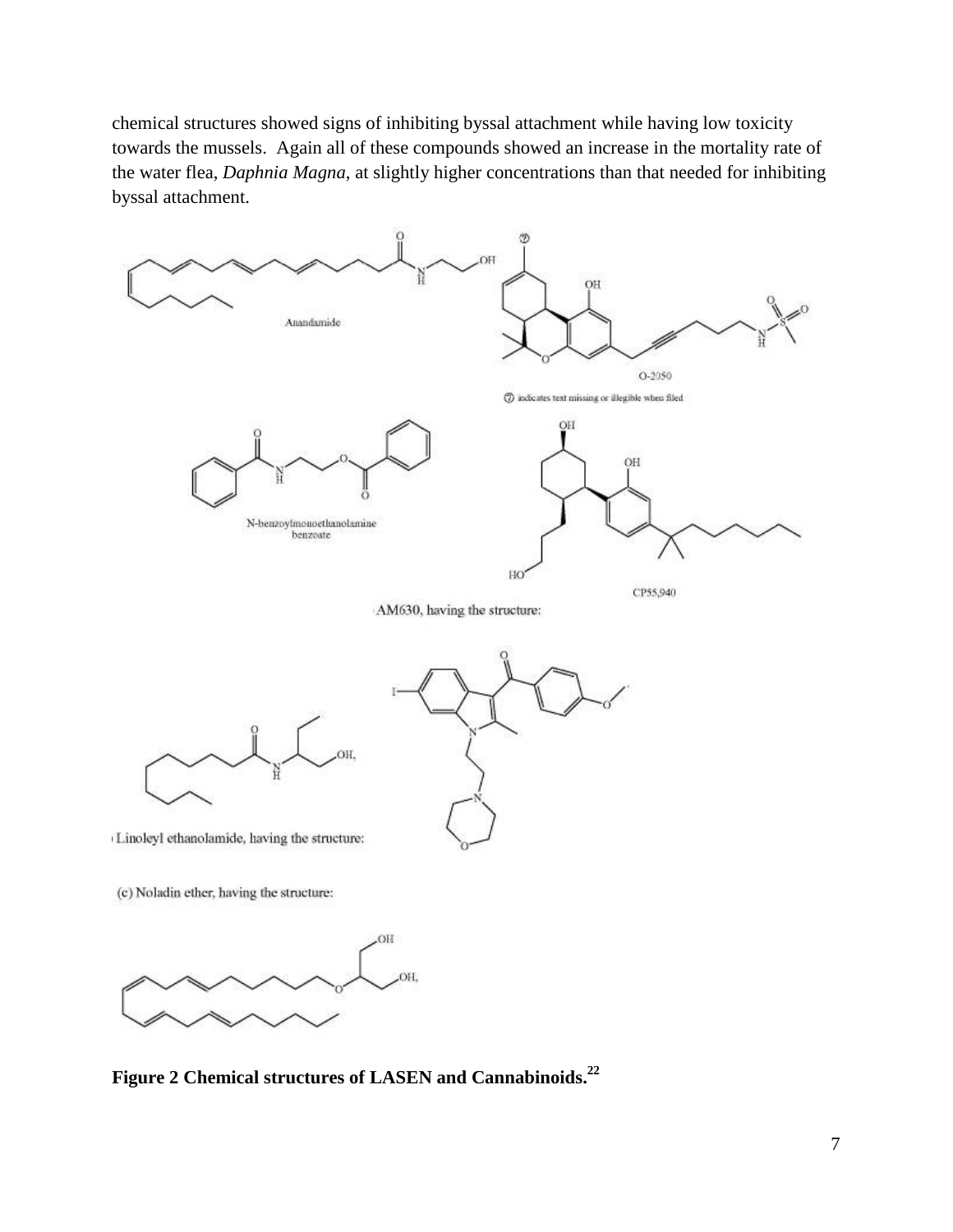At the University of Akron, zosteric acid has been evaluated for inhibiting the byssal attachment shown in Figure 12. 23 Zosteric acid is extracted from a marine seagrass *Zostera*  marina.<sup>23</sup> The zosteric acid has been able to prevent mussel byssus attachment for up to 3 days, with only 20% of the mussels attached after the  $4<sup>th</sup>$  day.<sup>23</sup>

 $\searrow$  CO<sub>2</sub>H

**Figure 3 Chemical structure of zosteric acid.3**

#### <span id="page-11-0"></span>**Practical Issues with Natural Biocides**

Currently there are only a few commercially available antifouling coatings using natural biocides. Many natural biocides work on only select group of fouling species. Some natural biocides affect non-targeted species which raise environmental concerns. Environmental regulations dictate that any biocide go through rigorous testing to determine half life, chemical breakdown, environmental fate, toxicity, and other potential negative impacts on the environment. With the increased requirements, cost, and risks natural biocide coatings have huge challenges to make it to commercialization.

The protocol of testing various natural biocides for less than one week is too short to determine effectiveness unless the biocide is killing the targeted species. The majority of the natural biocides that effectively inhibit byssal attachment were only exposed to the targeted species for 48 hrs. The possibility exists that the biocides may not have long term performance, as shown with zosteric acid. If long term testing was required then the probability of finding a chemical that works would increase. With current practices it is unlikely that a coating manufacture or investor would take a chance on a compound that has shown only a few days of performance.

#### **Future Considerations**

The most promising natural biocides for zebra and quagga mussel control appears to be the compounds extracted from *Pseudomonas fluorescens*. Marrone Bio Innovations needs to evaluate the chemicals for fresh water species before developing natural biocides into an antifouling coating for fresh water use. In order for Marrone to be 100% successful, their formulation should also control the algae, slime, and bryozoans.

Sea Nine 211 should be included in the antifouling coating since that natural biocide targets the subject species. The concentrations of the natural biocides would have to be calculated to provide enough biocide to be effective at preventing all fouling.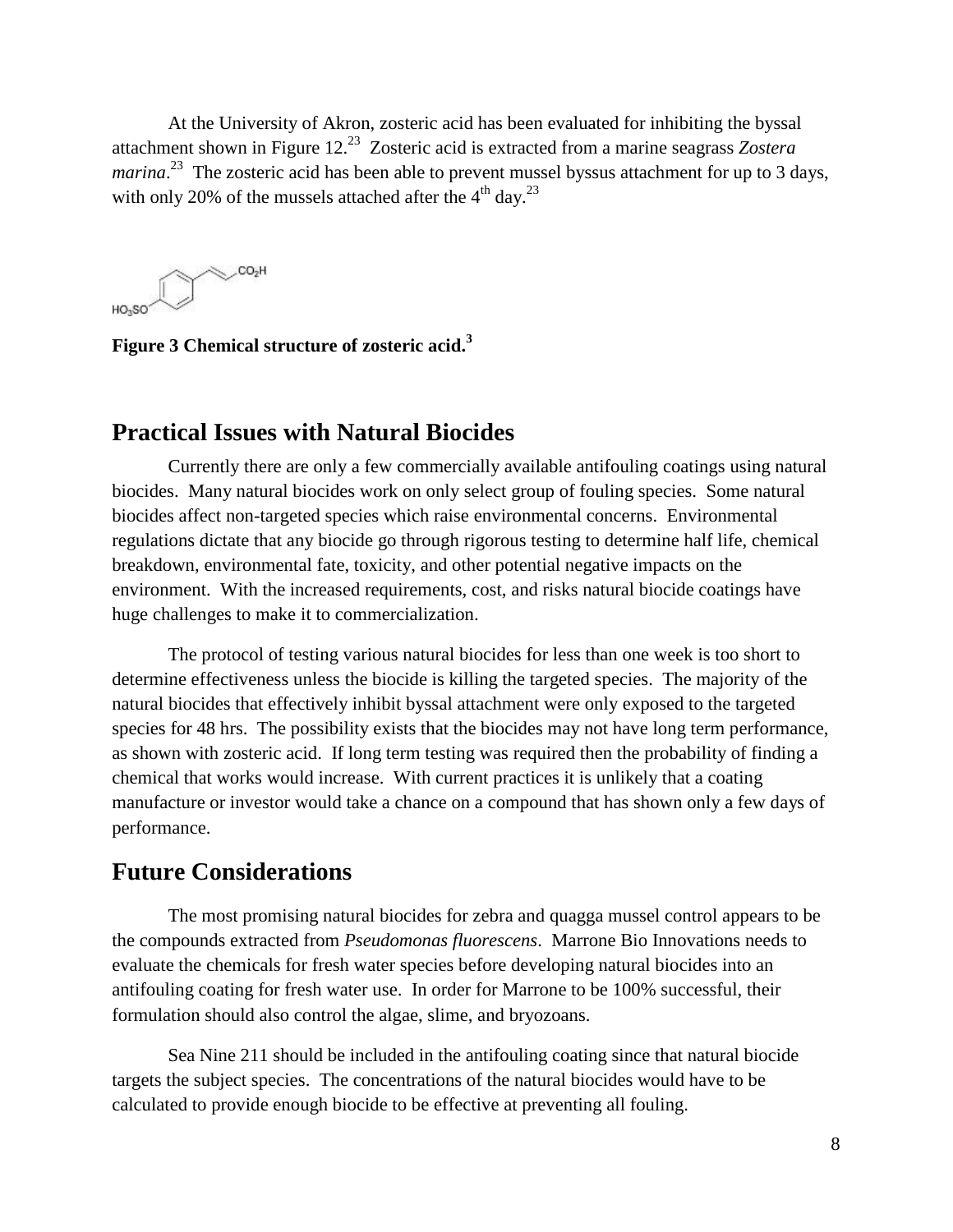Finally, Marrone may need to conduct research on using the correct binder. Most binders are formulated for hydrolysis in seawater. Very few studies have been done for fresh water and the hydrolysis rate might change depending upon the degradation mechanism of the coating. MERL would be willing to set up a cooperative research and development agreement (CRADA) to work with Marrone to develop an antifouling coating fresh water use.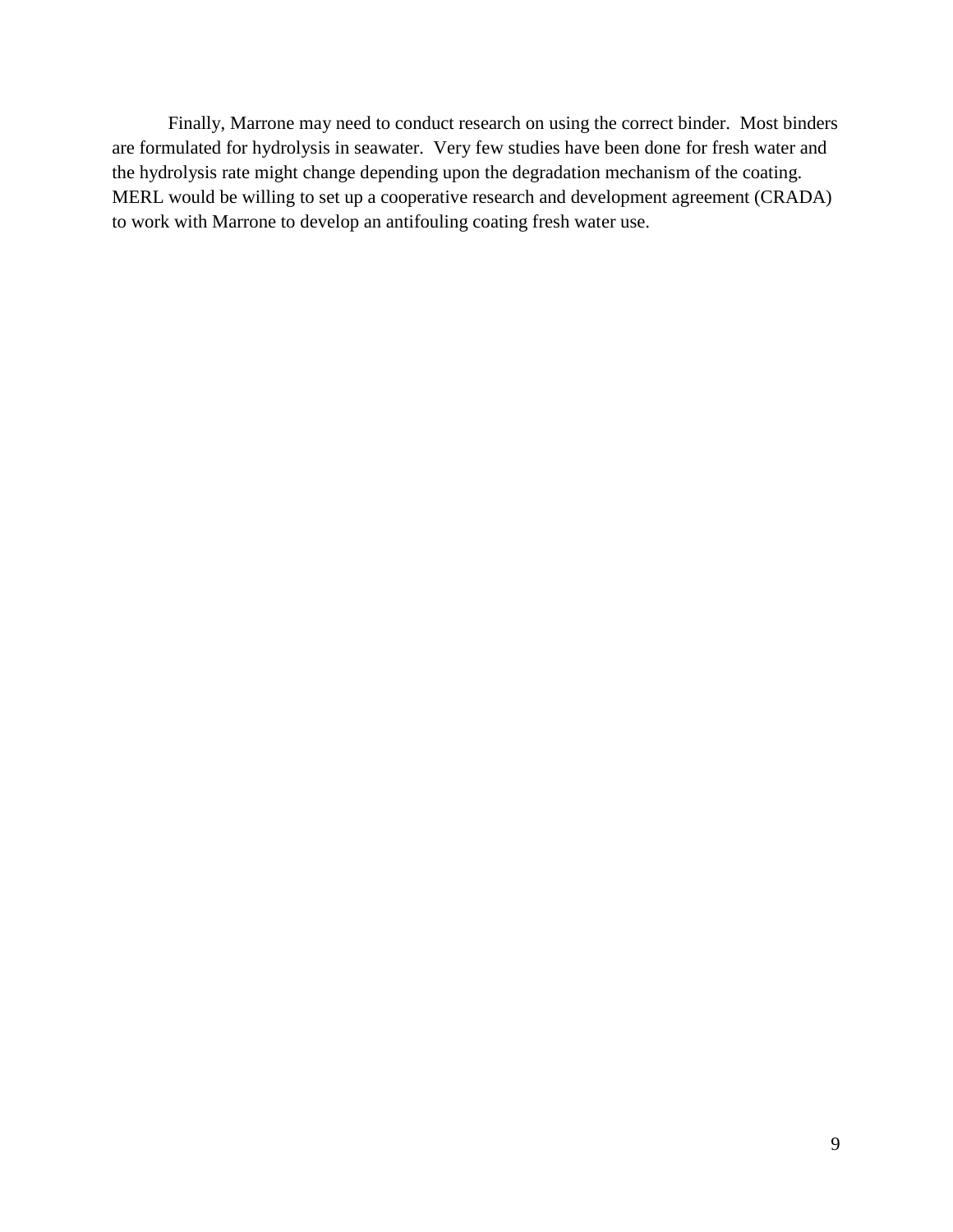#### <span id="page-13-0"></span>**References**

- 1. Hellio, Claire, Yebra, Diego, Advances in Marine Antifouling Coatings and Technologies, Woodhead Publishing Limited, 2009, 572-622.
- 2. Fusetani, Nobuhiro, "Biofouling and antifouling," Nat. Prod. Rep., 2004, 21, 94-104.
- 3. Fusetani, Nobuhiro, "Antifouling Marine Natrual Products," Nat. Prod. Rep., 2011, 28, 400-410.
- 4. Raveendran, T.V., Limna Mol, V.P., "Natural Product Antifoulants," Current Science, 2009, 97, 508-520.
- 5. Qian, Pei-Yuan, Xu, Ying, Fusetani, Nobuhiro, "Natural Products as Antifouling Compounds: Recent Progress and Future Perspectives," Biofouling, Feb. 2010, 26, 223- 234.
- 6. <http://www.thefreedictionary.com/antifouling>
- 7. <http://www.merriam-webster.com/dictionary/antifouling>
- 8. Rohm and Haas Sea-Nine 211 product data sheet
- 9. Skaja, A. D., 7 Month inspection report on Coatings for Mussel Control, 2009
- 10. Arai, T., Harino, H., Ohji, M., Langston, W.J., Ecotoxicology of Antifouling Biocides, Springer, 2009, 311-362.
- 11. Bianco, E.M, Rogers, R., Teixeira, V.L., Pereira, R.C. "Antifoulant diterpenes produced by the brown seaweed Canistrocarpus Cervicornis," J. Appl. Phycol., 2009, 21, 341-346.
- 12. Mokrini, R., Mesaoud, M.B., Daoudi, M., Hellio, C., Marechal, J.P., Hattab, M.E., Magne, A.O., Piovetti, L., Culioli, G., "Meroditerpenoids and derivatives from the brown alga Cystoseira baccata and their antifouling properties," J. Nat. Prod., 2008, 71, 1806- 1811.
- 13. Sjogren, M., Dahlstrom, M., Goransson, U., Jonsson, P.R., Bohlin, L., "Recruitment in the field of Balanus improvises and Mytilus edulis in response to the antifouling cyclopeptides barettin and 8,9 dihydrobarettin from the marine sponge Geodia barretti," Biofouling, 2004, 6, 291-297.
- 14. Ortlepp, S., Pedpradap, S., Dobretsov, S., Proksch, P., "Antifouling activity of spongederived polybrominated diphenyl ethers and synthetic analogues," Biofouling, 2008, 24, 201-208.